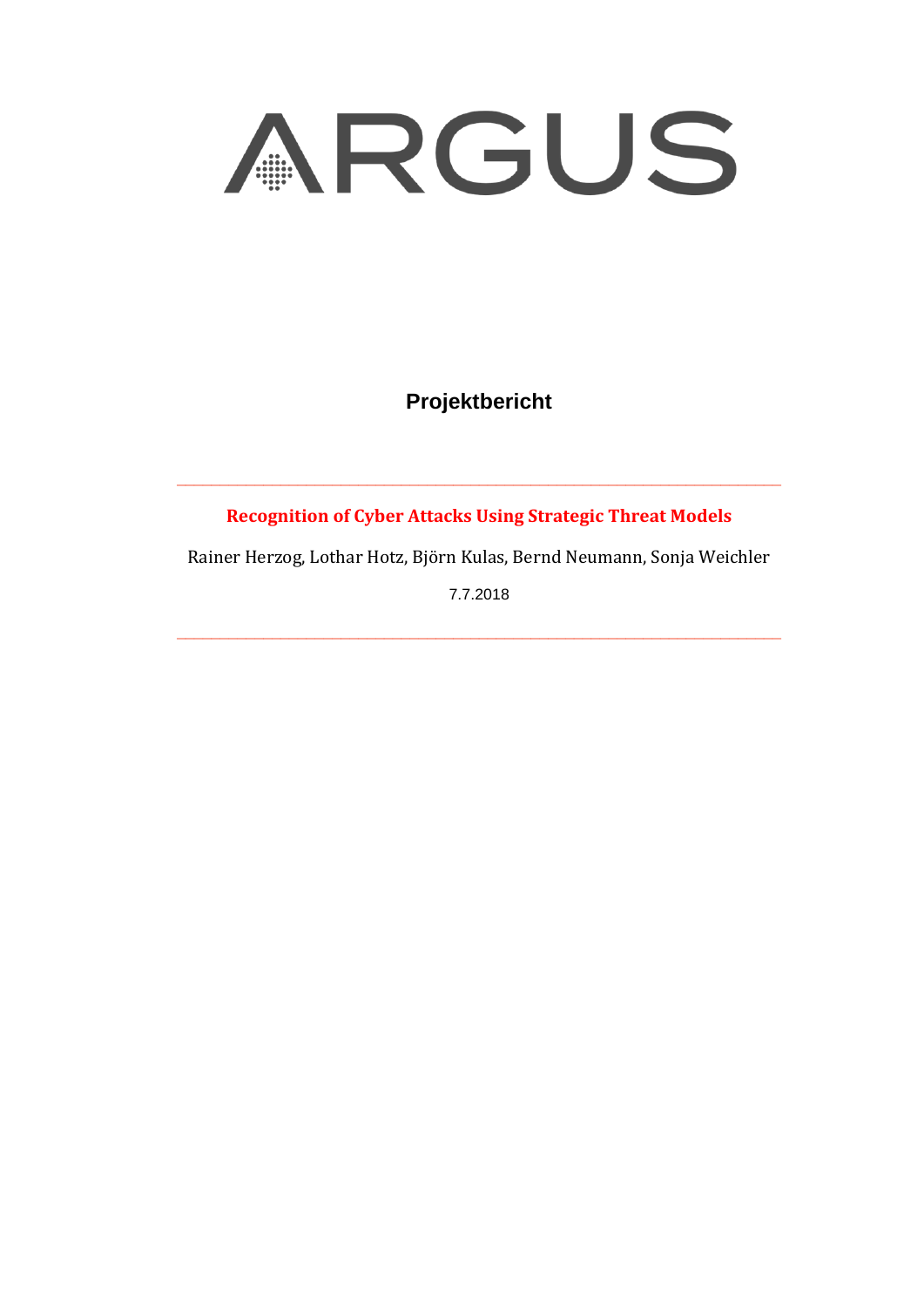## Content

| $\mathbf{1}$   |       |  |  |  |
|----------------|-------|--|--|--|
| 2              |       |  |  |  |
|                | 2.1   |  |  |  |
|                | 2.2   |  |  |  |
|                | 2.3   |  |  |  |
| 2.4            |       |  |  |  |
| 3 <sup>1</sup> |       |  |  |  |
|                | 3.1   |  |  |  |
|                |       |  |  |  |
|                | 3.2.1 |  |  |  |
|                | 3.2.2 |  |  |  |
|                |       |  |  |  |
|                |       |  |  |  |
|                | 3.3   |  |  |  |
|                |       |  |  |  |
|                |       |  |  |  |
|                |       |  |  |  |
| 4              |       |  |  |  |
| 5.             |       |  |  |  |
|                |       |  |  |  |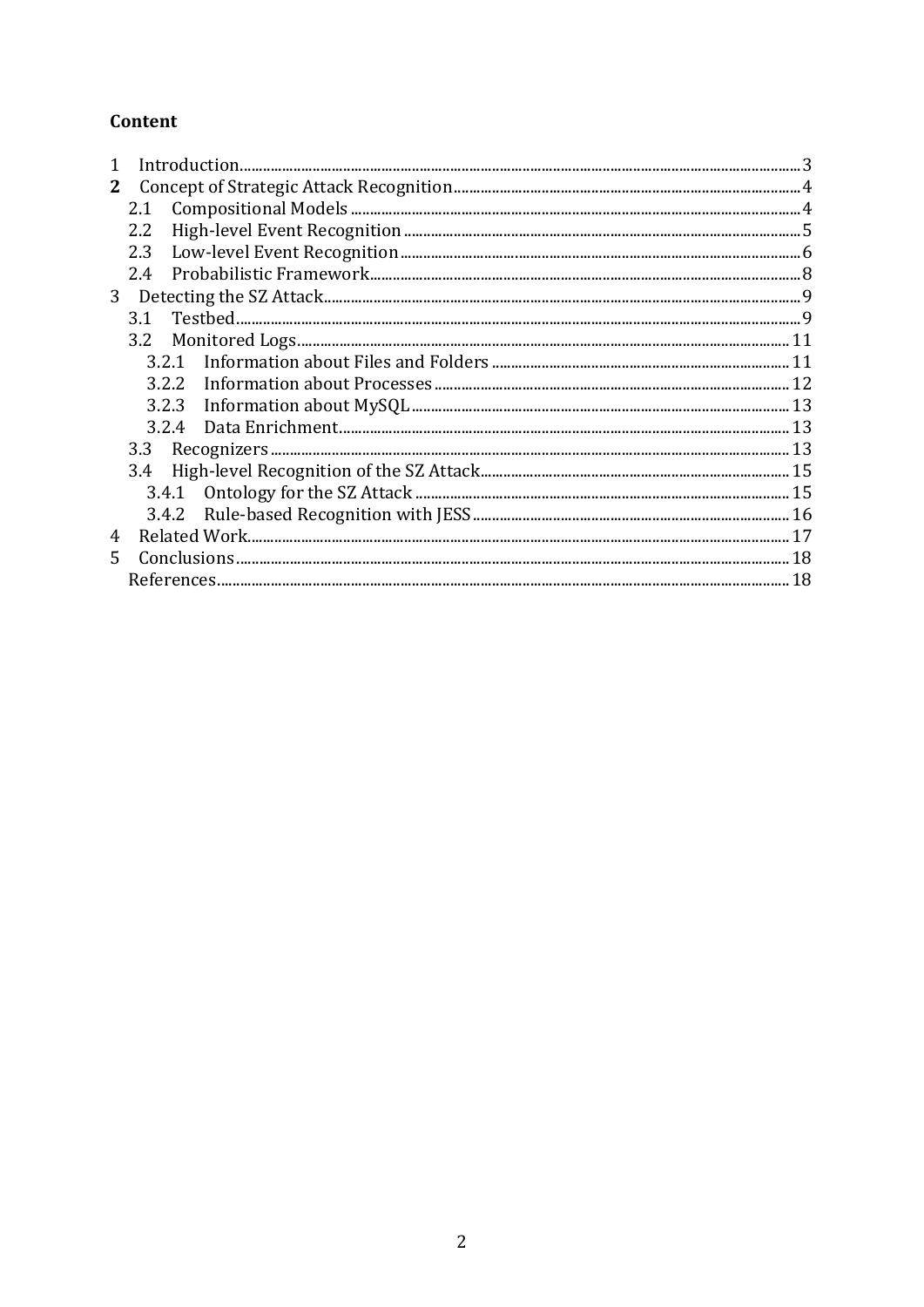## 1 Introduction

In today's connected world, cyber attacks occur with unprecedented frequency, causing ubiquitous damages and enormous costs. Numerous publications report about the impressive sophistication and variability of attacks, induced by vulnerabilities in software systems and user neglect<sup>1</sup>. Defensive measures are often tailored for known specific attacks and only available, when damage has occurred and the attack pattern is known. Preventive protection is clearly more desirable, leading to defensive approaches based on the recognition of suspicious parameter patterns ("signature-based intrusion detection") or anomalous activities ("anomaly detection").

Both approaches, taken by themselves, suffer from uncertain classifications of isolated suspicious events: They either miss out on real threats or report too many suspicions, causing inacceptably large amounts of manual post-checking. Consequently, new approaches were developed which try to classify suspicious events based on a larger context. By considering several events as parts of a strategic attack, one can hope to collect more decisive evidence before raising an alarm, this way avoiding false positives.

Several approaches have been developed for strategic attack recognition, see the section on related work for details. In the work reported here, we propose a new approach following several of these ideas but emphasizing the need for declarative models. Our strategic attack models are formulated as compositional structures with parts obeying constraints, e.g. regarding temporal relations. High-level attack models are defined in an ontological framework and designed to recognize effects of attacks rather than specific signatures. Components of attack models can be shared among different models, and declarative representations facilitate modifications and understanding by nonspecialists. 

As another advantage, we can automatically generate the high-level part of our attack recognition system, exploiting previous work on behaviour recognition with ontologybased rules [Bohlken et al. 2013]. Low-level recognition of primitive events which form the parts of an attack model is performed by hierarchically structured "recognizers" which evaluate streams of log information from the system under potential attack.

In Section 2, we describe the architecture of our strategic attack recognition system ARGUS in greater detail. Its major components are a high-level model-based recognition system realized by the tool SCENIOR, cooperating with a low-level analytics section where recognizers operate on a continuous stream of log information, and a probabilistic framework for optimizing search. A real-life attack, encountered by the magazine "Süddeutsche Zeitung" in May 2016 and dubbed "SZ attack", will be used as an in-depth example, presented in Section 3. After a discussion of related work in Section 4, we conclude with remarks on lessons learnt and plans for further work.

 

<sup>1</sup> http://media.kaspersky.com/pdf/it-risks-survey-report-cost-of-security-breaches.pdf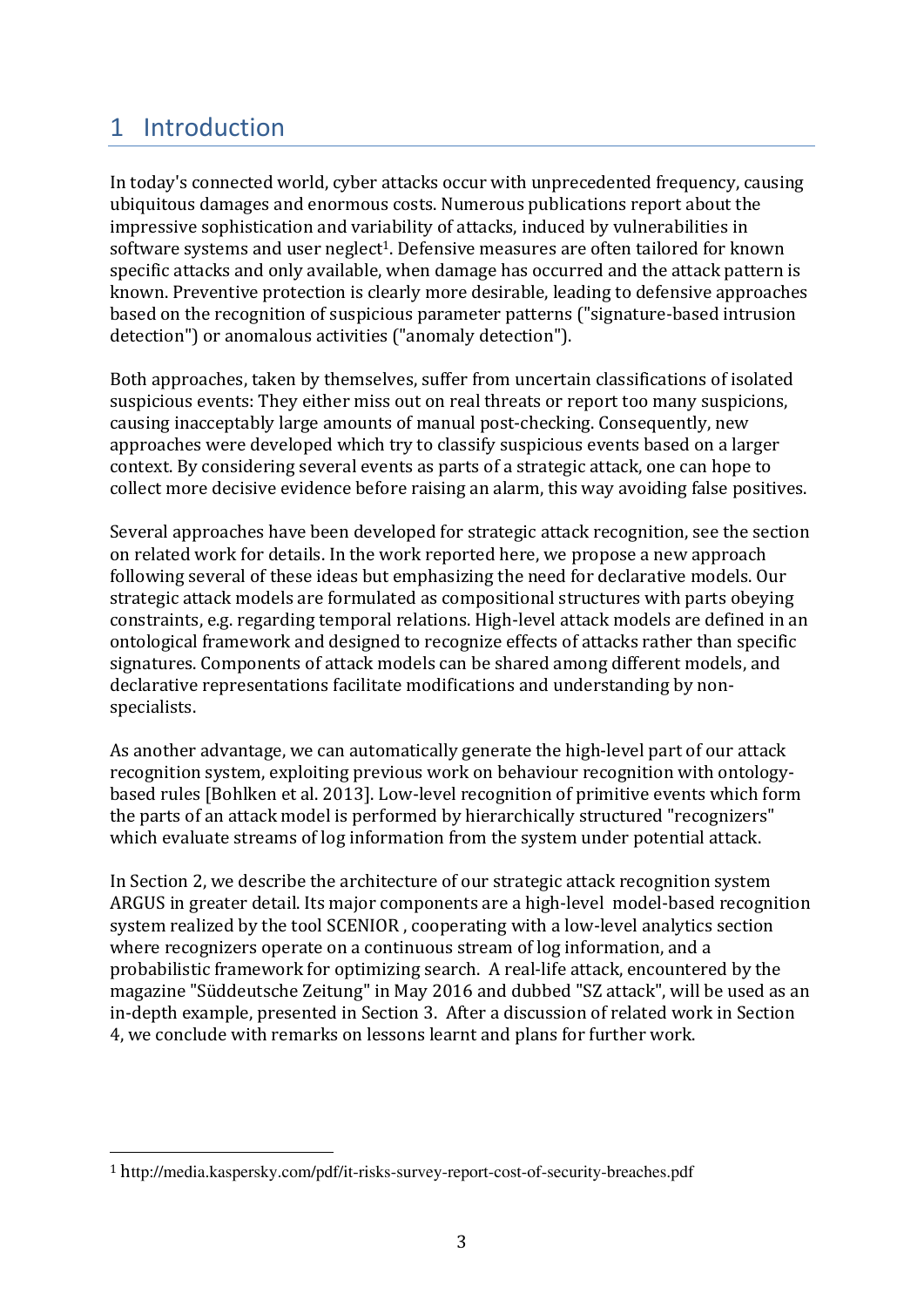# **2** Concept of Strategic Attack Recognition

In this section, we present the basic concept of attack recognition with compositional models. We first describe the structure of compositional attack models. In the following subsections, we present the high-level and low-level recognition ramework. Finally, we describe a probabilistic framework which controls the order of evaluation.

## 2.1 Compositional Models

We know that strategic attacks typically consist of attack phases or parts related to each other and designed to achieve the overall attack goals in collaboration. We represent this by compositional models where attacks are composed of parts in a hierarchical way. This is illustrated in Figure 1 for a webserver attack.



Figure 1: Webserver attack as a compositional model

The top node at level 0 of the model represents the type (or class) of the attack, in this case featuring an intrusion via a webserver. The nodes at Level 1 describe distinct parts of the attack, in this case corresponding to the typical attack phases reconnaissance intrusion - exploration - exfiltration. The attack phases are further decomposed at Level 2, some of them with parts repeated several times (indicated by N). The leaves of the hierarchical structure represent primitive event types which must be instantiated by sensor information and low-level processing.

Formally, nodes of a compositional model are object classes with attributes and relations, including the special relation "has-part" if a node is composed of parts. Such nodes are called aggregates. Aggregates may also specify constraints which must be fulfilled by their parts. Typical constraints refer to the temporal order or temporal distance of the parts (the order shown in the illustration is not binding), or compare object IDs as illustrated by the use of a common variable ?X in some of the parts. The formal structure of compositional models for recognition applications and the resukting structure of the recognition process is described in [Neumann & Möller 2006].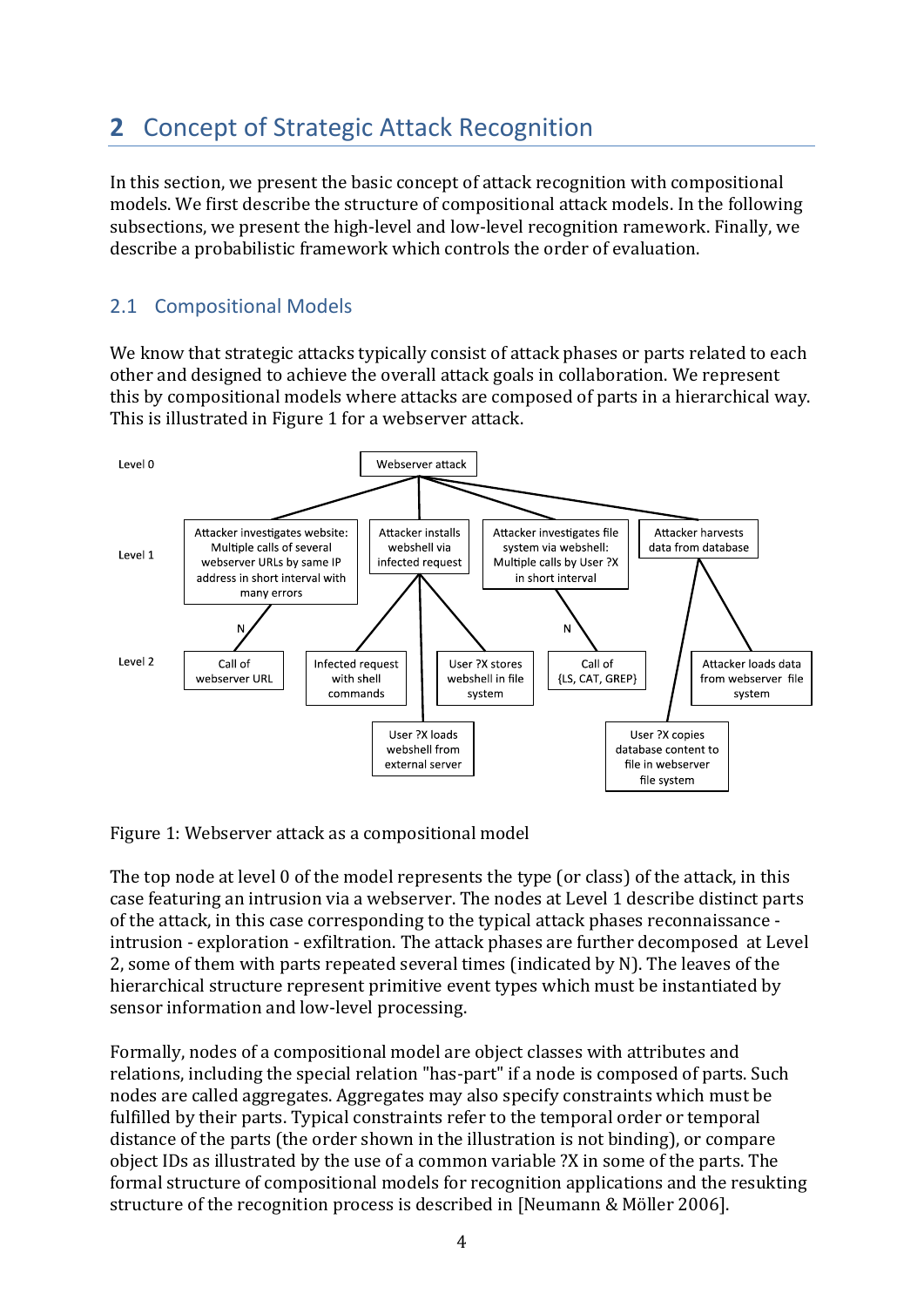In view of vulnerabilities of new software and the creativity of attackers, attack models must be easily adaptable to new attack forms. This can be in principle achieved by declarative representations, understandable also by non-specialists. How this can be achieved, has been shown in work on ontology-based behavior representation and recognition for various application domains [Guesgen & Marsland, 2013]. For the domain of cyber attacks, however, we have to observe the need for highly efficient processing of large data volumes at the sensor level. Our approach is therefore based on hybrid attack models with ontology-based declarative structures at higher levels and carefully programmed "Recognizers" at lower levels. By our experience, a significant amount of adaptability and reusability can also be maintained for the low-level Recognizers without jeopardizing efficiency. In our implementation described in more detail in Section 2.3, attack recognition based on the model shown in Figure 1 is realized by ontology-based recognition above Level 2 and Recognizers below.

### 2.2 High-level Event Recognition

In hybrid attack models, the high-level part refers to an upper section where nodes are described declaratively, and the recognition process is automatically generated from these representations. In our case, this is realized by the tool SCENIOR, originally developed for scene interpretation [Bohlken et al. 2013]. Figure 2 shows the main components of SCENIOR.



Figure 2: Main components of SCENIOR

Nodes of the compositional attack model are defined in OWL-DL as object classes with attributes and relations. Objects related to parts with a part-of relation are aggregates. Part-of relations are used to generate bottom-up interpretation rules for a JESS rule engine. For each object class which is part of an aggregate, there is a rule to (partially) instantiate a hypothesis for the aggregate if an instance of the part has been received as input, either as a primitive event from the low-level section of the recognition system or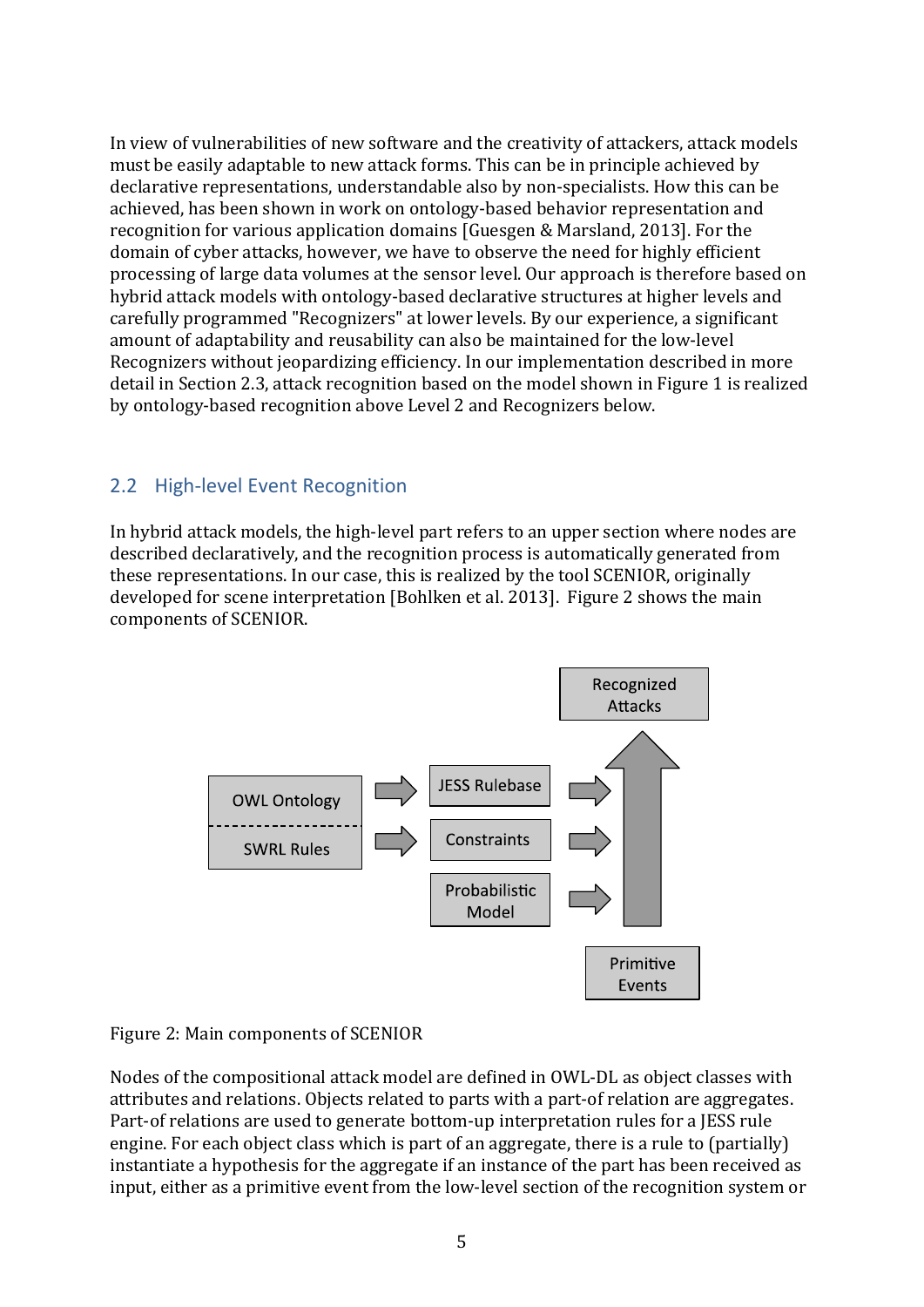from other instantiated aggregates within the high-level system. Rules also express constraints formulated via the SWRL rules attached to the ontology.

Parts, in particular primitive events, may be related to several different aggregates. The recognition process must therefore be able to create and follow up many hypotheses in parallel. It may also be necessary to allow for sensor noise, either in terms of missing or erroneous evidence. SCENIOR can simultaneously accommodate several hundreds of "possible worlds", i.e. alternative sets of instantiations. This may set limits to keeping partial instantiations alive over a long time interval, but the ranking described in Section 2.4 provides a reasonable approach.

## 2.3 Low-level Event Recognition

We now give an overview of the low-level processes which provide input for modelbased recognition described in the preceding subsection. As shown in Figure 3, low-level evidence is obtained by monitoring system logs. Most of these may be unrelated to a possible attack and are ignored for further processing. Classifiers pick out the logs known as relevant for any of the high-level events, such logs are termed C-logs. As an example, a classifier may single out logs documenting file creation. In a further processing stage, logs which satisfy constraints referring to more than a single log are merged into more complex events, called M-logs. For example, logs containing identical IP addresses may be merged this way. This may continue in a hierarchical fashion until evidence required for model-based recognition has been generated.





Because of the richness and heterogeneity of log information and the special tools required for extracting interesting events in a steady stream of data, we need to provide further details about low-level processing. To avoid confusion, we will distinguish between a "user system" (which must be protected) and the "recognition system" (which is the ARGUS system), although both have to be intertwined to some degree.

Typically, a user system generates a large number of separate logs which can provide diagnostic information. Which logs are monitored, depends on the primitives used by attack models, since log information is used to feed the primitives. Information of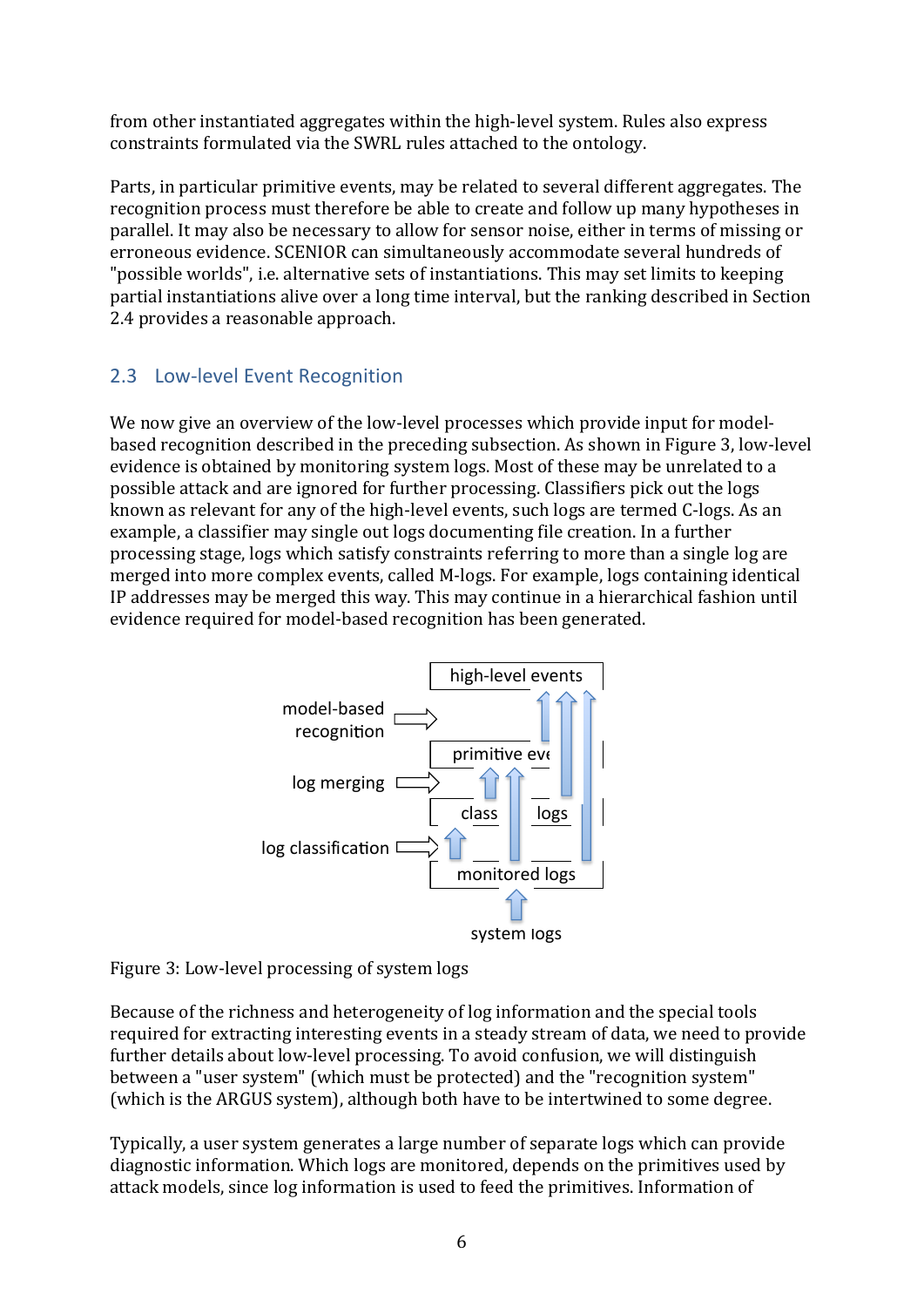different logs may overlap, hence a judicious choice must be made to avoid excessive low-level processing. The following logs typically play important parts:

Gateway log - monitors internet traffic Webserver log - monitors webserver activities File system  $log -$  monitors access to a file system Process log - monitors processor activities Database  $log$  - monitors access to a dabase

Figure 4 shows the components and processing steps for log selection and formatting, refining Figure 3. In our work, we used the OpenSource tools Fluentd and osquery to transform logs to JSON and produce input for Kafka. The Kafka platform is used to provide access to selected logs ("monitored logs") as well as intermediate results produced by the Recognizers. The Kafka data stream is organized into "topics" which correspond to various types of log information playing a part in the recognition process. All topics are kept in a Kafka database and remain accessible.

model‐based



Figure 4: Log selection, formatting, and low-level processing

In the next subsection, we describe the Recognizers which cooperate to generate primitive events for the high-level part of the ARGUS system.

Recognizers can be viewed as filters which continuously screen monitored logs and intermediate Recognizer results. The repertoire of Recognizers is designed to efficiently generate primitives for attack models according to several criteria. First, the processing load resulting from the continuous operation of Recognizers must be kept within manageable limits. This is achieved by a hierarchical structure where low-level Recognizers are kept simple and higher-level Recognizers are only conditionally active depending on low-level results.

A second criterion is reusability. Recognizers should serve as many models as possible and possibly also anticipate attacks not yet covered by existing models. This is achieved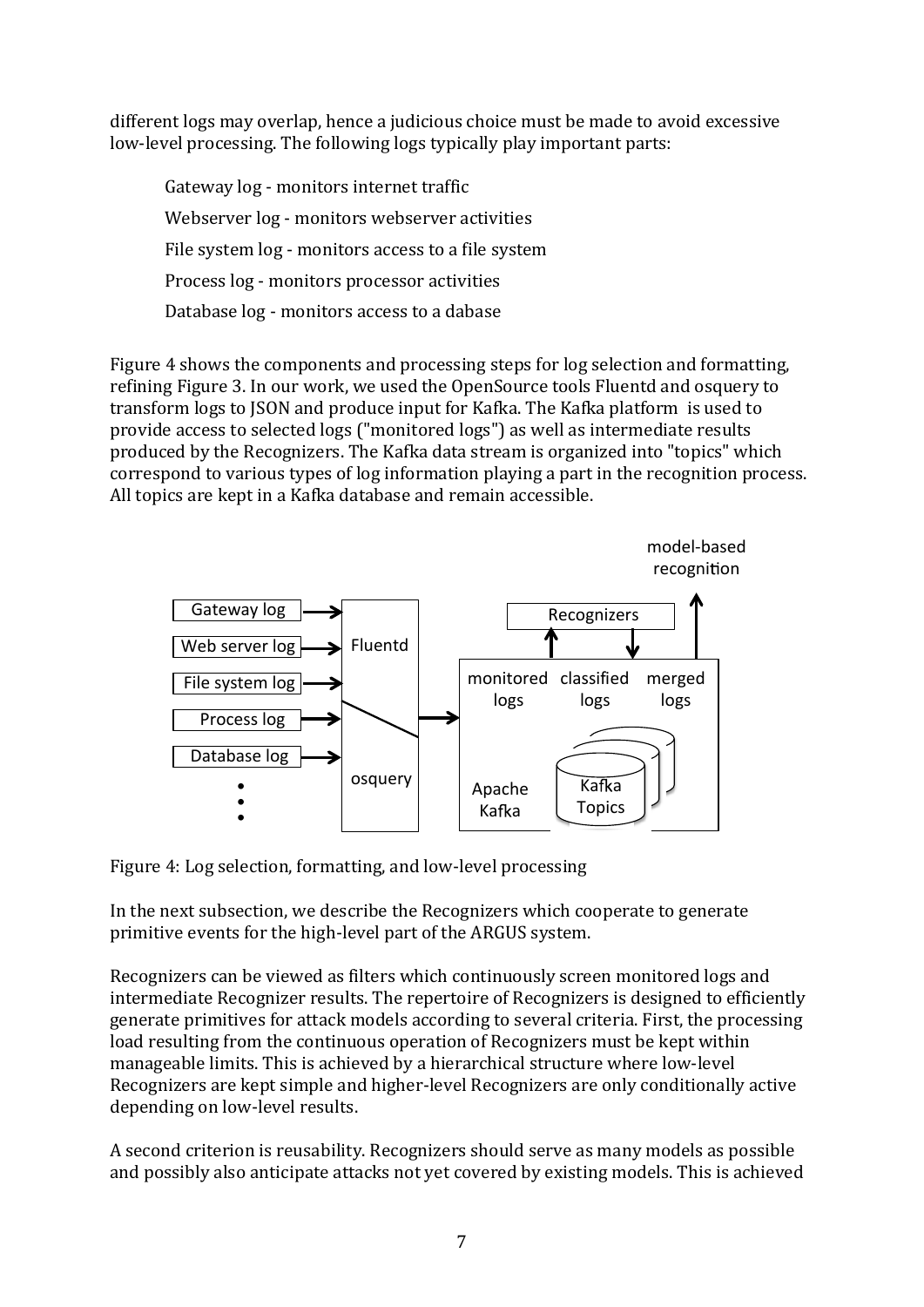by keeping Recognizers as general as possible, avoiding, for example, unnecessary distinctions of nomenclature.

The third criterion is ease of modification. If a new attack model must be served, there should be as little reproramming as possible. This is achieved by limiting the expressivity of Recognizers and by allowing external parametrization.

As indicated in Figure 3, the lowest-level Recognizers are classifiers which filter out single logs whose attributes meet certain constraints, resulting in classified logs (C-logs). For example, a C-log Recognizer may check an URL against a blacklist or report access to certain files. C-log Recognizers are parametrized and can be modified without reprogramming. 

More complex Recognizers have several logs as input and generate merged logs  $(M$ -logs) as output. An M-log Recognizer may, for example, compare user IDs of selected activities and generate an M-log if the IDs are equal. A more complex example is a Recognizer which counts login attempts or monitors reconnaissance activities on a website in terms of multiple calls to website URLs.

Detailed descriptions of the Recognizers for the SZ attack are provided in Section 3.

## 2.4 Probabilistic Framework

At any given time, there may be thousands of partially instantiated models representing attack hypotheses. In order to cope with this load, a probabilistic ranking scheme has been developed allowing prioritized processing of the most likely hypotheses. In what follows we sketch the probabilistic framework. It extends  $\overline{p}$  prior work by [Neumann & Terzic 2010] by  $A^*$  ranking of attack hypotheses.

An attack model  $M<sup>k</sup>$  is associated with a probability distribution  $P<sup>k</sup>$  which estimates the joint probability of evidence for the primitive nodes of  $M<sup>k</sup>$  meeting the constraints in the aggregate nodes:

 $P^{k} = P(X^{k}1, \ldots, X^{k}N^{k}, Y^{k} | M^{k})$ 

The  $X^k$  are random variables for primitive evidence,  $Y^k$  describes higher-level properties functionally derived from the  $\underline{X}^k$ . Constraints, for example on time distances, are reflected by corresponding probabilities, typically 0 for violated constraints. Clearly, these probabilities are difficult to obtain, but even rough estimates are useful for controlling the search for possible attacks. Furthermore, the probabilistic model allows to investigate parameter sensitivity in simulations.

In order to determine the probability of an attack given evidence, we need the priors  $q^k$ for the attack models. Again, these reliable values may not exist, but statistics of comparable attacks can be exploited. Finally, a decision about an attack should be based on the risk, i.e. the cost c<sup>ik</sup> associated with decision alternatives. Assuming that correct decisions have no costs, a decision for an attack with distribution  $P^1$  and prior  $q^1$  must be taken if 

 $c^{01}q^{1}(N)P^{1}(\underline{a}_{1},...,\underline{a}_{N}) > c^{10}q^{0}(N)P^{0}(\underline{a}_{1},...,\underline{a}_{N})$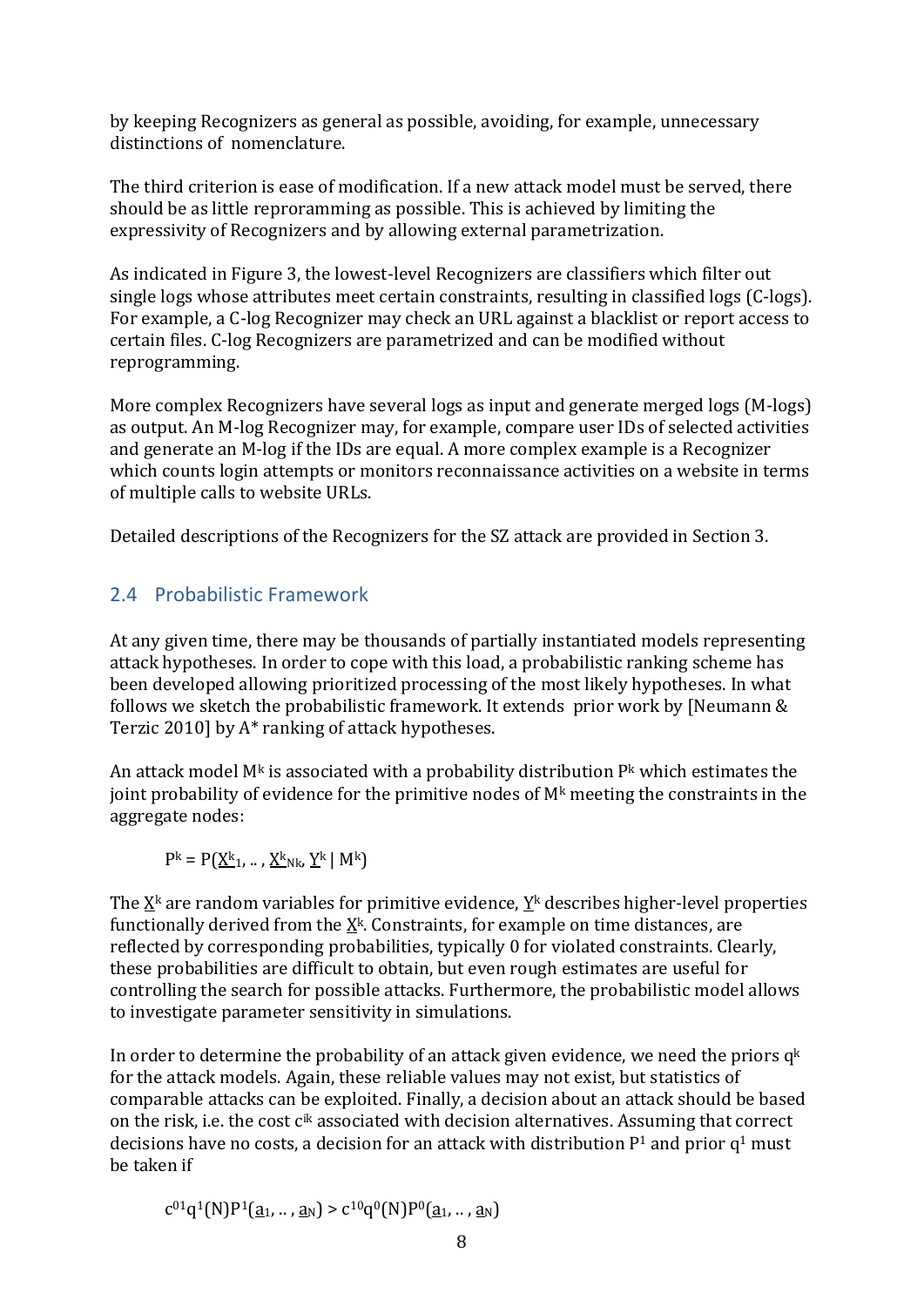where  $P^0$  is the distribution for normal behavior and  $q^0$  the corresponding prior.

The risk of a partially instantiated attack hypothesis is estimated according to the  $A^*$ Algorithm, based on risk caused by available evidence and an estimate of the risk by missing evidence. This way, it is possible to rank all attack hypotheses, highest-risk first, and react on possible threats in this order. Threats with risk exceeding a threshold, even if only partially instantiated, cause immediate action. Threats below this threshold are kept as hypotheses or discarded.

## 3 Detecting the SZ Attack

The attack on the Süddeutsche Zeitung (SZ attack) is a typical example of an attack realizing the "kill chain" reconnaissance - intrusion - exploration - exfiltration. Subject of the attack was the SZ blogger service which involves an Apache webserver providing access to Wordpress and the the plugin Popular Posts, the latter using the vulnerable script Timthumb.php. Other kinds of attacks may have a different structure. In a ransomware attack, for example, the main phases are intrusion - encryption - ransom collection - decryption (where the last phase is highly uncertain). We have chosen the SZ attack for a detailed analysis because its software components are freely available, thus allowing a simulation of the attack and its recognition in a lab environment.

## 3.1 Testbed

The main components of our testbed are shown in Figure 5.



Figure 5: Main components of testbed for simulating and recognizing attacks

As mentioned above, the SZ webserver provides clients with access to Wordpress and related services, it is the target of potential attacks. In order to realistically simulate the use of the ARGUS system, sensors are installed on the SZ Server, while the processing of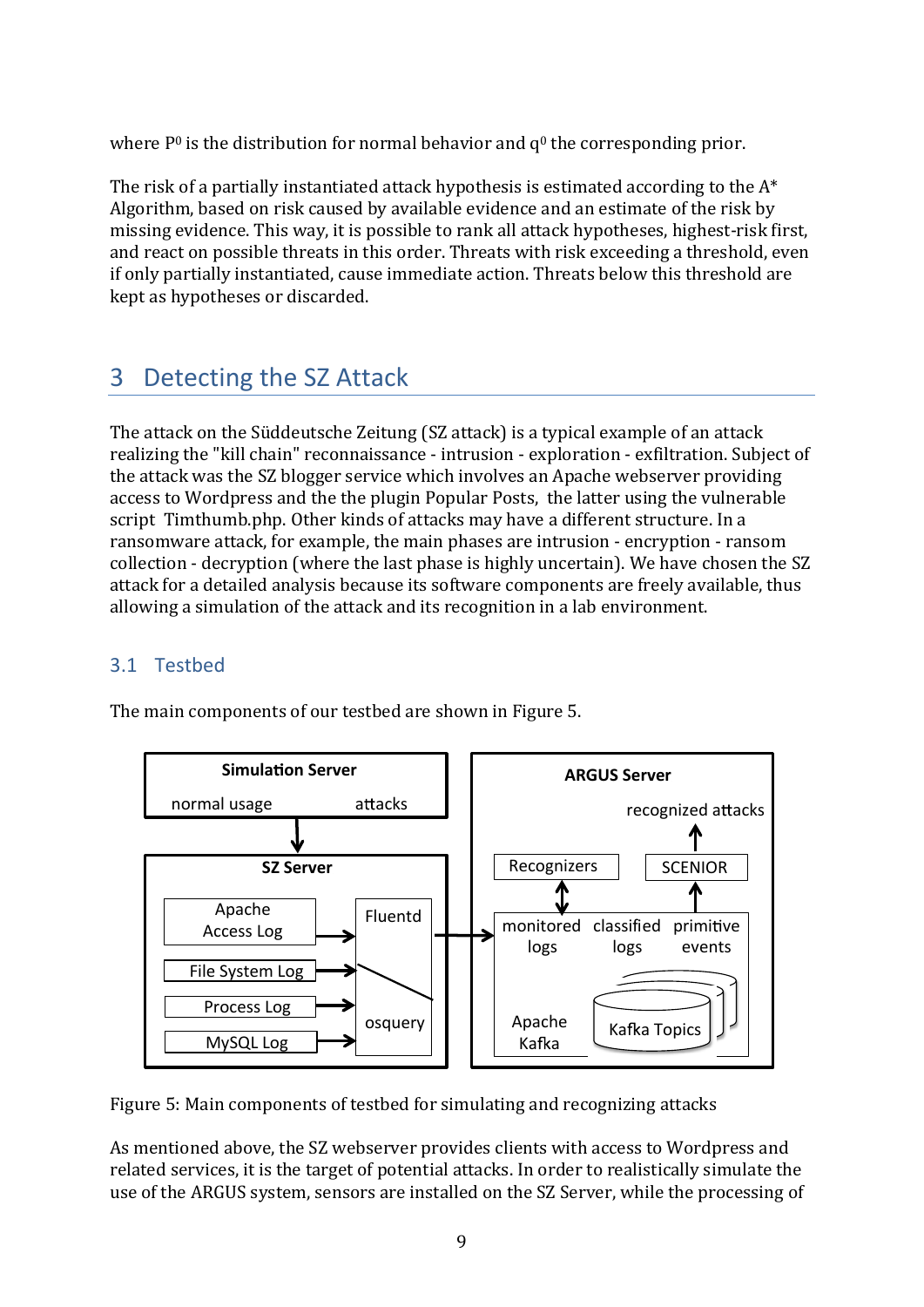sensor information takes place on a separate server, the ARGUS Server, minimizing impairment of the SZ services.

A simulation of user behavior and attacks is carried on a third server, the Simulation Server. This simulation was exploited in two ways, first to reconstruct the SZ attack as reported in the media, second to test the ARGUS attack recognition system.

To reconstruct the SZ attack, we investigated how the Timthumb script of Wordpress reacted to an infected command. To this end, an external user (the simulated attacker) sent a request extended by malicious parameters, that allowed for a shell command injection, and we observed in the logs whether the shell command was actually executed. It turned out that this happened in a particular version of Popular Posts which could have been mounted on the SZ server at the time of the attack.

After inspecting several examples of malicious shell injections documented in the internet, we decided to implement a short sequence which requests the download of a file from an external IP address, and prepared the corresponding file to contain a webshell. After having installed the webshell, the attacker would be able to explore the webserver and exfiltrate customer data, as reported for the SZ attack.



The compositional structure of the reconstructed SZ attack is shown in Figure 6.

Figure 6: Reconstructed SZ attack. Edges marked with "N" indicate repeated events.

In order to simulate attack recognition in our testbed, we set up 10 simulated users providing normal behavior during a timespan of 5 days. Normal behavior consisted of a random mix of typical Wordpress usage:

- CreateNewPostWithRoleAutor
- CommentWithoutLogin
- ‐ ApproveCommentsWithRoleAdmin
- ‐ TakePause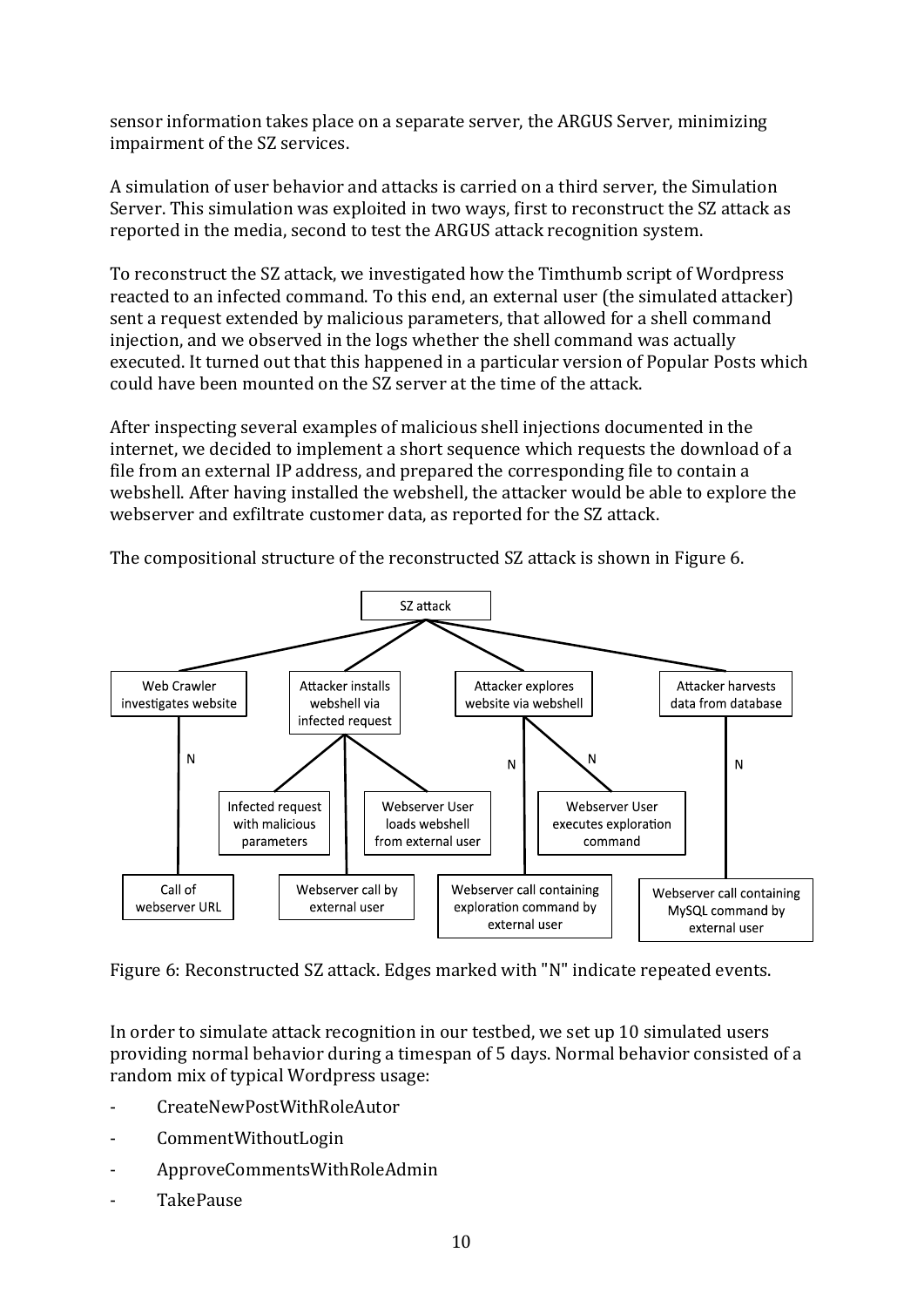There were about 30.000 normal user actions on each of the 5 days, distributed over ca. 8 hours daily.

The attack was executed according to the reconstruction in Figure 6, distributed over the 5 simulated days as follows:

- Day 1: normal use
- Day 2: normal use + web crawler (click all links) + first try (generate text file ) + second try (download of a web page)
- Day 3: normal use + webshell download
- Day 4: normal use
- Day 5: normal use  $+$  webshell execution

The exfiltration part was not simulated. The critical parts of the attack (reconnaissance intrusion - exploration) were recognized successfully in all simulation runs.

In the following sections, we first describe the low-level and then the high-level processing activities of the ARGUS system for recognizing the SZ attack.

### 3.2 Monitored Logs

The tool osquery is configured to provide  $(1)$  log information for activities regarding files and folders, and  $(2)$  log information about processes. In addition, Fluentd is configured to monitor MySQL activities.

#### 3.2.1 Information about Files and Folders

To recognize all changes regarding files and folders, we make use of the osquery table "file\_events". To configure osquery, one saves the query:

```
 "file_events": { 
  "query": "SELECT * FROM file_events;", 
  "interval": 1, 
  "removed": false 
 }
```
One can also describe, which folders to observe. The paths are defined as follows:

```
"file_paths": { 
     "etc": [ "/etc/%%" ], 
    "home": [ "/home/%%" ], 
   "<br>"var": [ "/var/www/%%" ],
     "wordpress":[ "/var/www/html/wordpress/%%" ] 
}
```
A result of file system monitoring looks like this:

```
{"name":"file_events", 
"hostIdentifier":"argusvm", 
"calendarTime": "Mon Jun 4 11:24:54 2018 UTC",
```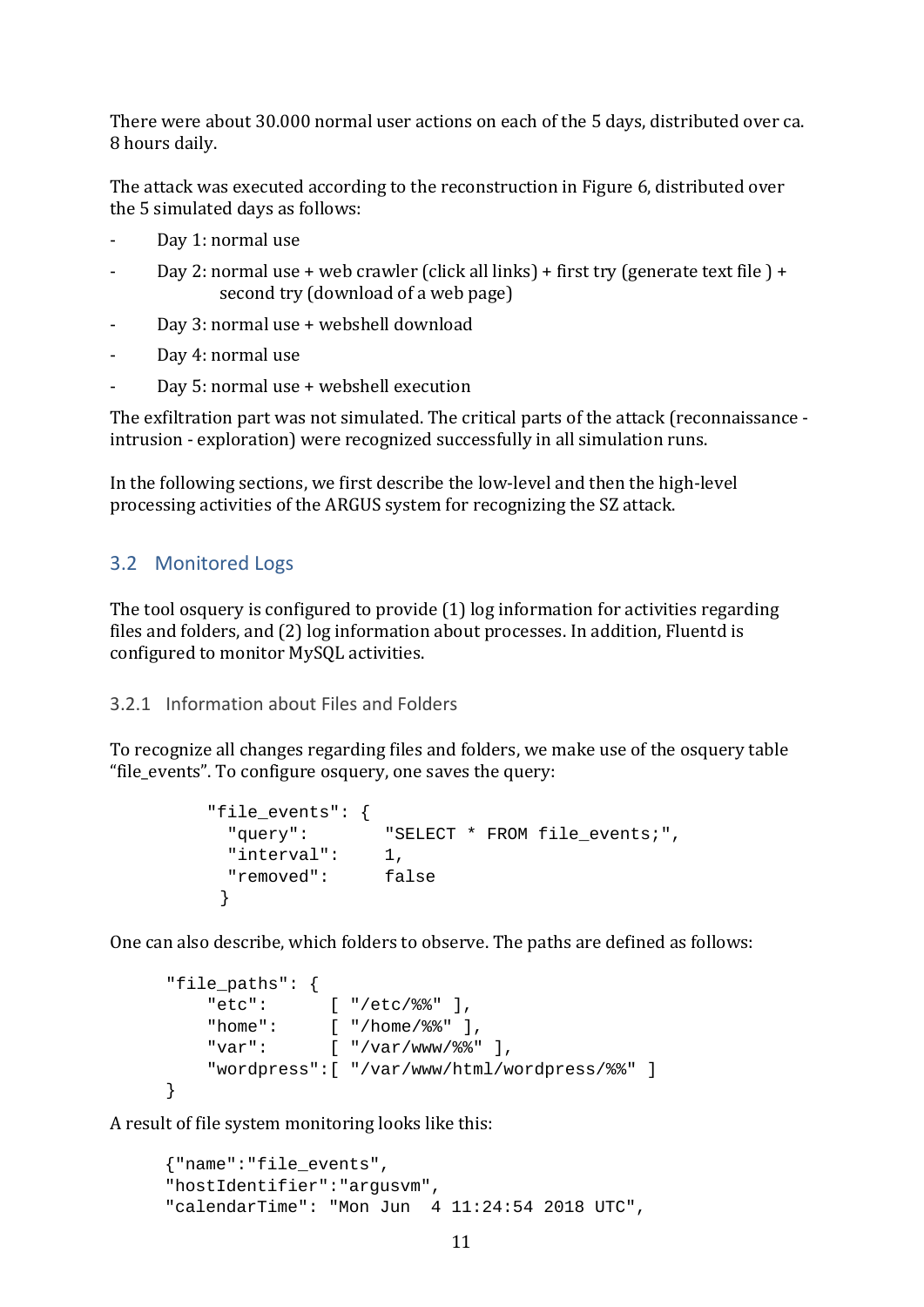```
"unixTime":"1528111494", 
"epoch":"0", 
"counter":"0", 
"columns": 
     {"action":"OPENED", 
     "atime":"1528110081", 
     "category":"wordpress", 
     "ctime":"1528110062", 
     "gid":"33", 
     "hashed":"0", 
     "inode":"262177", 
     "md5":"", 
     "mode":"0755", 
     "mtime":"1528110062", 
     "sha1":"", 
     "sha256":"", 
     "size":"4096", 
     "target_path":"\/var\/www\/html\/wordpress\/", 
     "time":"1528111494", 
     "transaction_id":"0", 
     "uid":"33"}, 
"action":"added"}
```
This way, useful information can be read out of individual files or folders, e.g. what type of file manipulation was used and which user was responsible.

#### 3.2.2 Information about Processes

The tool osquery offers several tables which can be queried for process information. We have used the tables "processes" and "process\_ events", the former with information about running processes, the latter with accurate information about start and end times. The following shows an example returned by a query to "process\_events":

```
{"name":"process_events", 
"hostIdentifier":"argusvm", 
"calendarTime":"Wed Jun 13 11:49:22 2018 UTC", 
"unixTime":"1528890562", 
"epoch":"0", 
"counter":"0", 
"columns": 
     {"atime":"1528832109", 
     "auid":"1000", 
     "btime":"0", 
     "cmdline":"sudo tail -f 
     \/var\/log\/osquery\/osqueryd.results.log", 
     "ctime":"1519376758", 
     "cwd":"\/home\/argus", 
     "egid":"0", 
     "euid":"0", 
     "gid":"1000", 
     "mode":"0104755",
```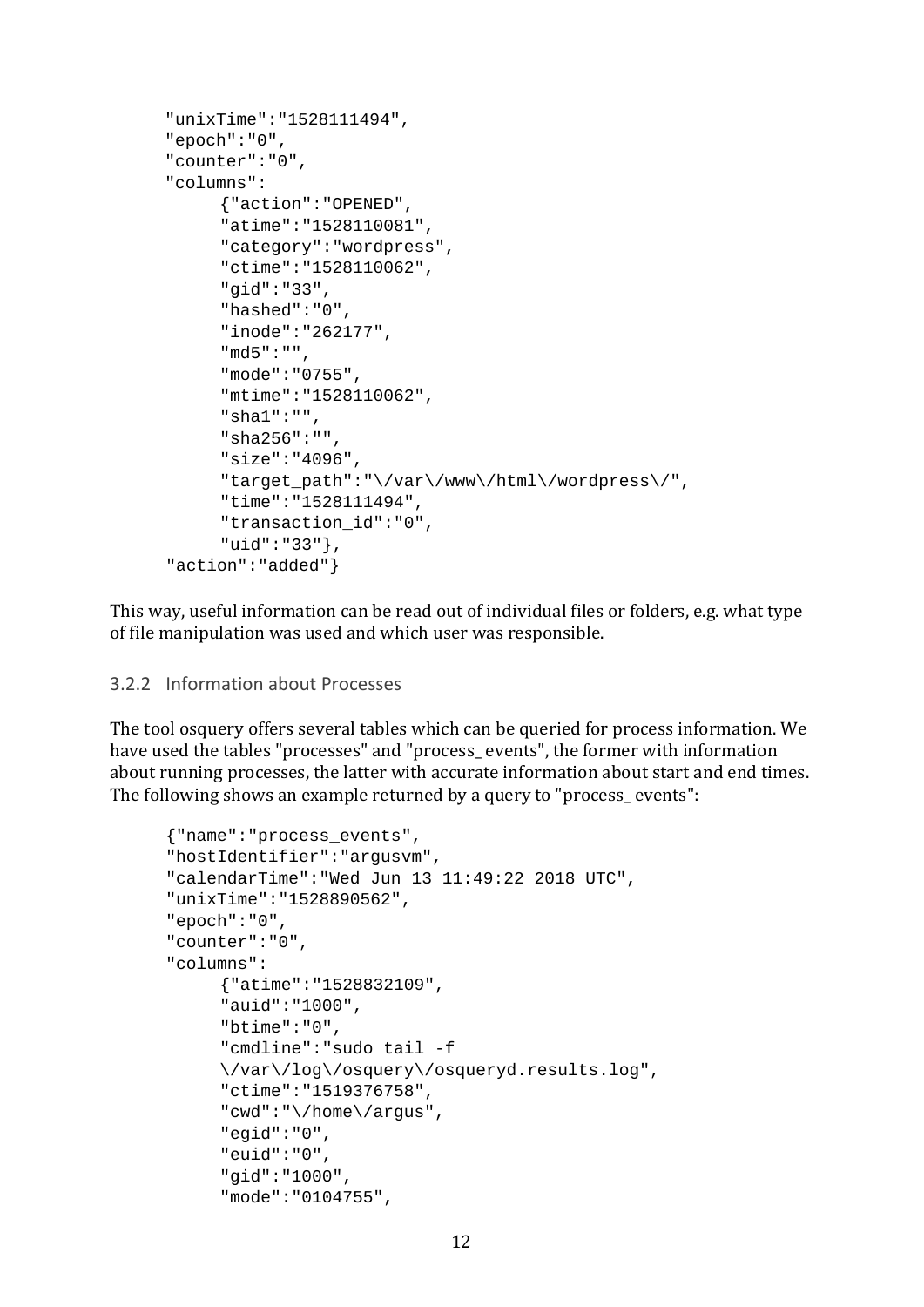```
"mtime":"1499153837", 
     "owner_gid":"0", 
     "owner_uid":"0", 
     "parent":"1495", 
     "path":"\/usr\/bin\/sudo", 
     "pid":"2915", 
     "status":"", 
     "time":"1528890562", 
     "uid":"1000", 
     "uptime":"353"}, 
"action":"added"}
```
#### 3.2.3 Information about MySQL

MySQL logs are collected by Fluentd using the pcap-ng plugin. Pcap-ng makes use of the program tshark and directs the returned data directly to a file or to a Kafka topic. So there is no fixed textual log format that could be presented here.

#### 3.2.4 Data Enrichment

There was a need to find a tool that could connect to Kafka, transport the log lines and enrich the log lines with further information. To recognize attack steps later, each record must uphold a unique ID. Furthermore the start and end timestamps of the attack phases must be changed to unix time. It turns out that Fluentd offers several plugins for transportation and enrichment. It is also possible to run ruby code within the configuration file, which is nice for transforming the apache timestamps into unix timestamps and to create unique IDs for each log line.

## 3.3 Recognizers

The two types of Recognizers used in the ARGUS system, C-log and M-log Recognizers, have been introduced in Section 2. Here we describe the events recognized for the SZ attack. Figure 7 provides an overview.

In order to understand the logics behind the Recognizers, it is necessary to explain the conditions checked in the aggregate nodes. We begin with the top-level events which constitute primitives for the high-level section of the ARGUS system.

The node "Webserver file created by webserver access" is an M-log generated from two components by a corresponding M-log Recognizer. The first component, "Webserver file created. Filename in webserver access within restricted interval.", signals that the webserver has created a file, where the filename has occurred in a webserver call a restricted time ago. In the case of a script file this is highly unusual due to the Webserver User as file creator: The Webserver User is a fixed ID (User 33 in the case of our Apache webserver in our Ubuntu-Linux environment) only used by the webserver. In combination with an access call containing the same file name, this raises the likelihood of an installment of malicious code.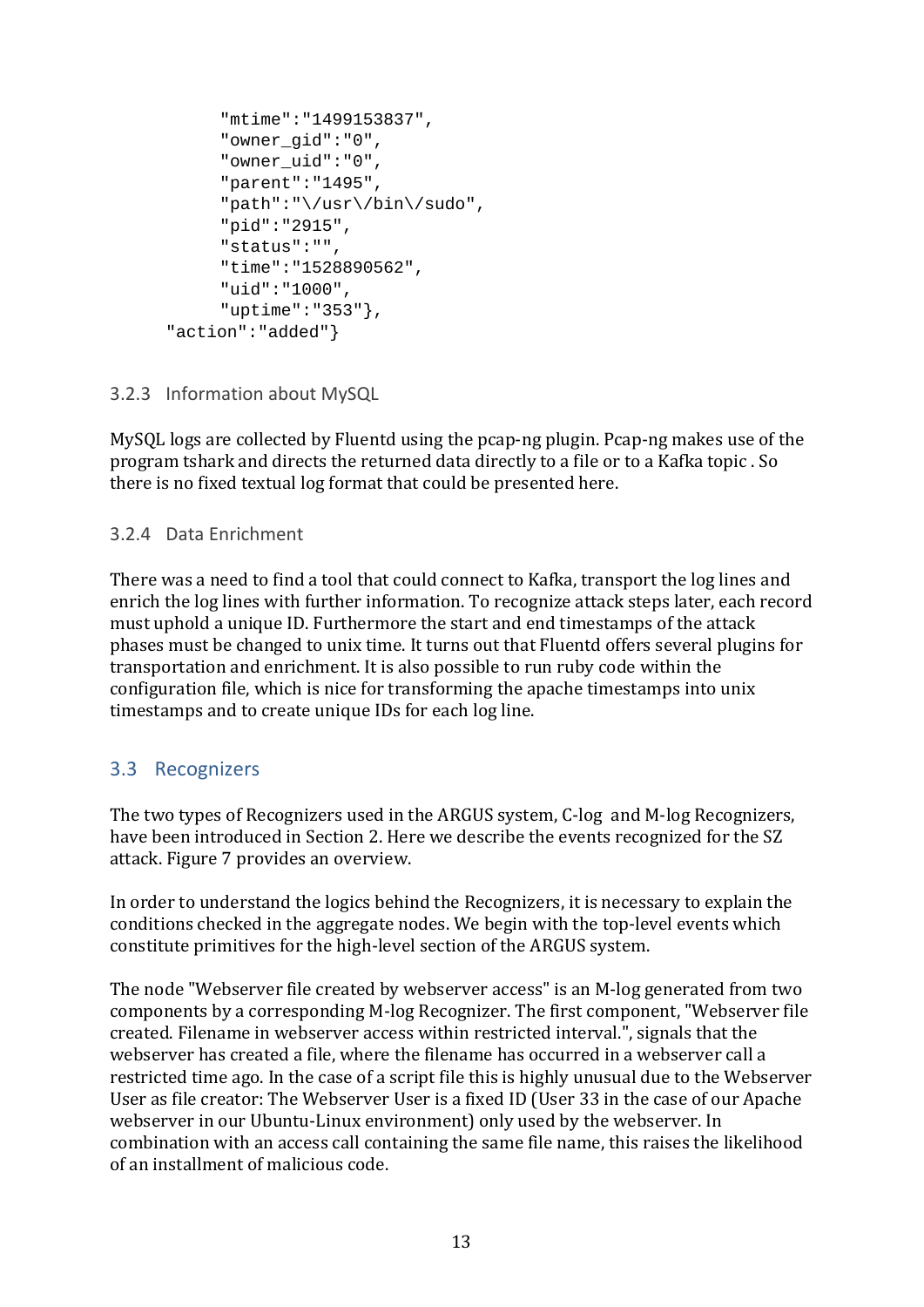

Figure 7: Events recognized for the SZ attack

The second component. "Webserver file created. Webserver access within restricted interval" signals a less restricted event, also in conjunction with a webserver access, but without detecting the filename in the webserver call. The two components are merged by selecting the more likely.

The node "Command by Webserver User after webserver access" is generated from two components in a similar way. The first component, "Command by Webserver User. Command in webserver access within restricted interval." signals that the Webserver User (explained above) has issued an exploration command, e.g. a CAT, CD or LS, and this command has been transmitted via the HTTP method GET by a prior webserver access. 

The second component signals the somewhat less suspicious event that such a command has been issued, a prior web access has been monitored, but the command has not been recognized in that access log, as it might have been transferred with the HTTP method POST. 

The components described above are M-logs based on webserver access logs and on two C-logs derived from file system logs and process logs, respectively. The events "Webserver file created" and "Shell command by Webserver User" are typical examples of multipurpose intermediate results, stored as Kafka topics for further usage and possibly supporting other attack models.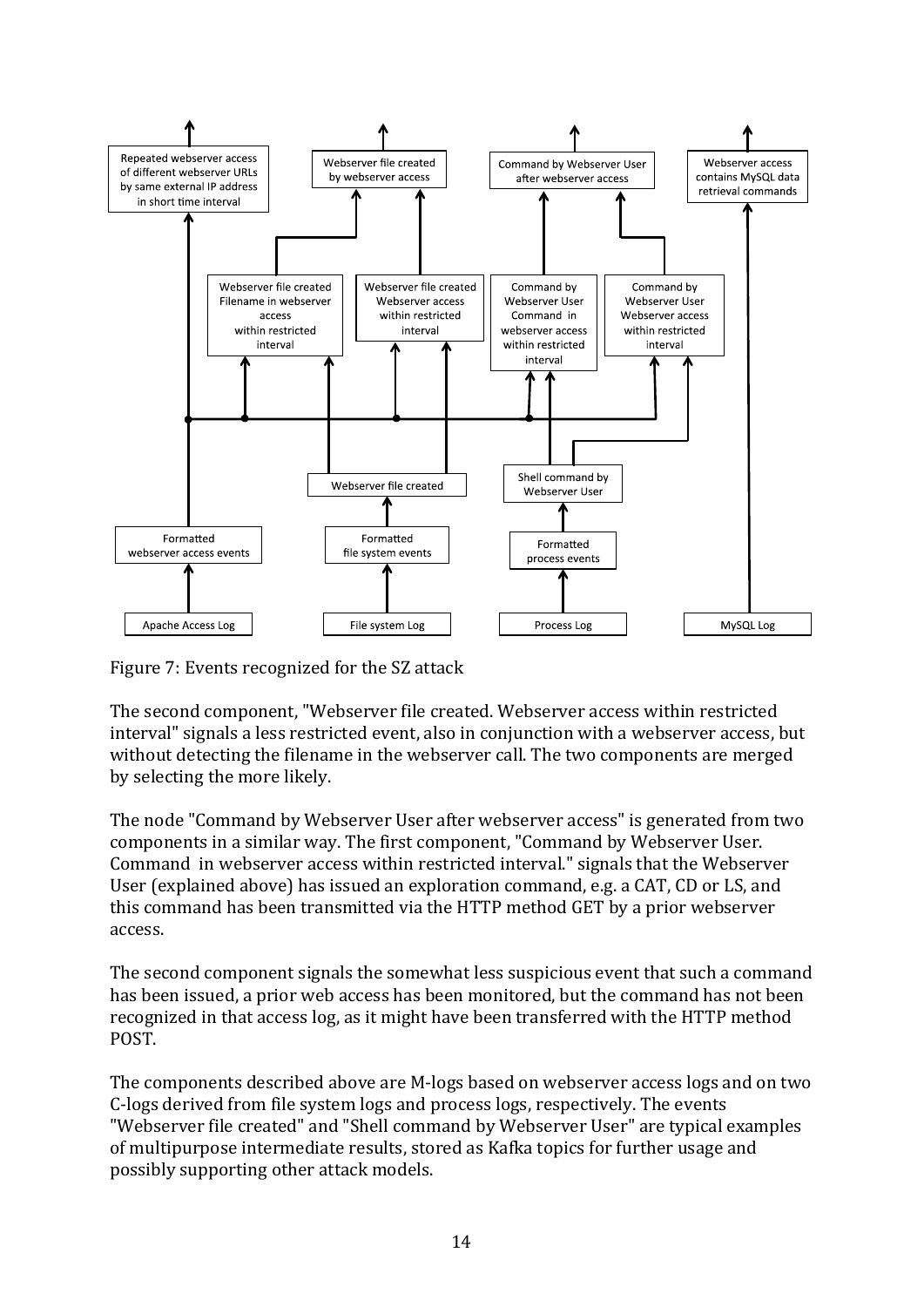## 3.4 High‐level Recognition of the SZ Attack

The basic method for model-based recognition of cyber attacks and the tool SCENIOR have been presented in Section 2.2. We now first describe the models used for recognizing the SZ attack, and then explain the high-level recognition process..

### 3.4.1 Ontology for the SZ Attack

Figure 8 illustrates the main OWL-DL ontology classes used for the attack definition.



Figure 8: Objects and relations of the Cyber attack ontology

In this ontology, a *Cyber attack* may have up to 10 parts, each defined as an *Attack phase*. Attack phases are the most general constituents of an attack. Each attack phase has a start interval and an end interval defining the earliest and the latest occurrence of start and end, respectively.

A *Webserver attack* is a specialization of a *Cyber attack*, it inherites all relations of the superclass. The parts of the *Webserver attack* are *Reconnaissance, Intrusion, Exploration*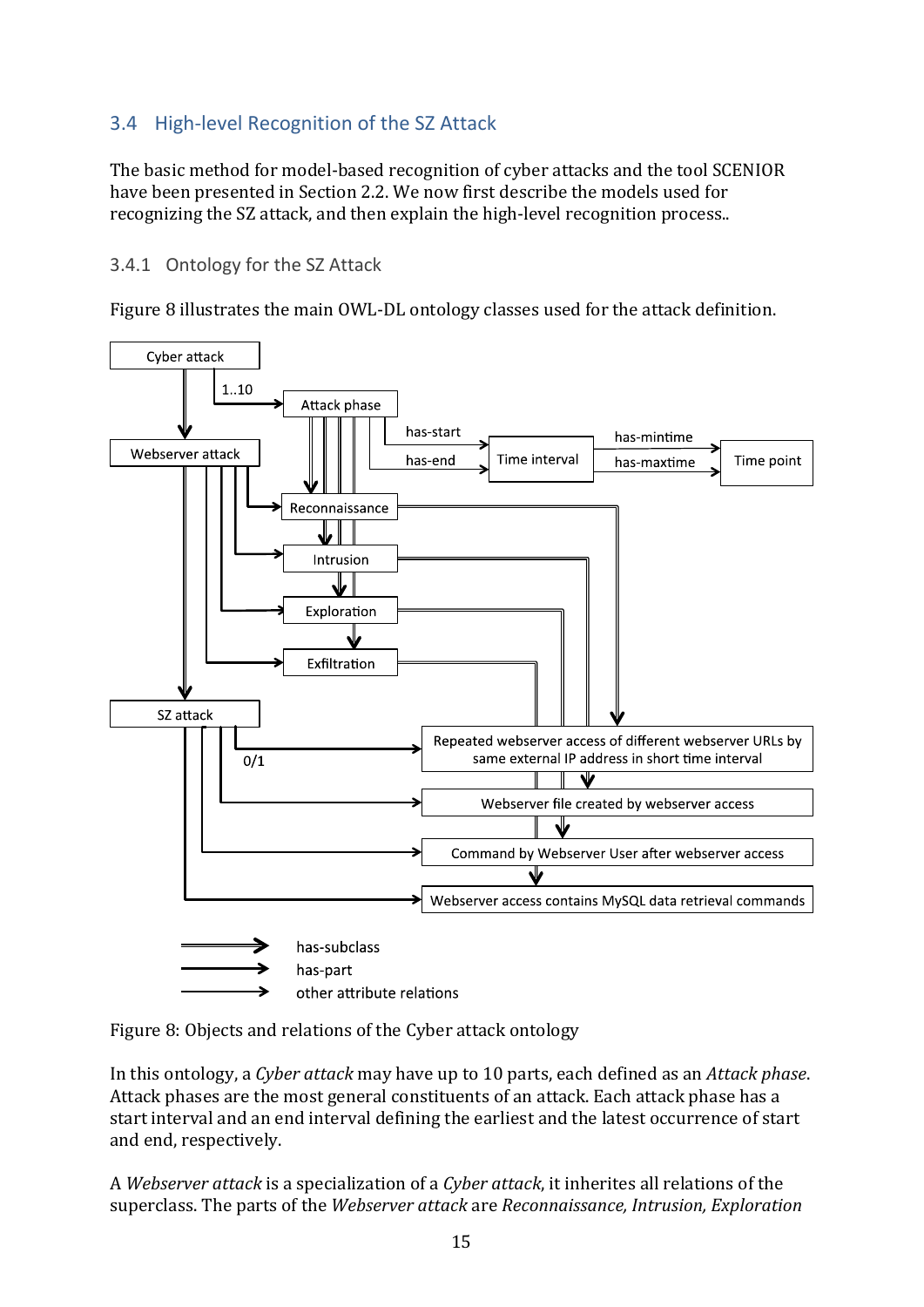and *Exfiltration*. An *SZ attack* is a further specialization of a *Webserver Attack*. The parts of an SZ attack are specializations of the corresponding parts of a Webserver *attack*. In the simple attck model presented here, they describe the primitives which will be accepted as evidence. The compositional hierarchy is quite flat in our experiment owing to our focus on the low-level implementation.

The ontology includes several further attributes not shown in the figure for clarity. The primitives, in particular, provide information which must satisfy constraints between different parts of the SZ attack. For example, the external IP used for exploration and exfiltration must be the same for data retrieval from MySQL to be judged as malicious.

There is no general way to extend OWL-DL by constraints because of decidability issues. The Semantic Web Rule Language SWRL, however, is a formalism which can be used in a "DL safe" way as long as rules are only applied to known individuals. Fortunately, this can be guaranteed for our system architecture: Rules (containing constraint checks) are only invoked for concrete evidence. In SCENIOR, this is realized by automatically translating the ontology and the SWRL rules into JESS rules. JESS is a rule-based system in the OPS5 tradition, implemented in Java.

#### 3.4.2 Rule‐based Recognition with JESS

Initially, all attack models of the ontology are transformed into structures in the IESS working memory and marked as hypotheses without evidence. In the case of the SZ attack ontology, the possibility of having an attack with or without a reconnaissance phase is reflected by two corresponding hypotheses. Each hypothesis is equipped with a temporal constraint net which keeps track of the admissable time intervals for start and end times of all events which can be assigned to the hypothesis.

In addition, rules are created for the JESS rule base, which control the recognition process. SCENIOR generates five types of rules which allow mixed bottom-up and topdown processing depending on the kind of evidence. For our attack recognition application, we only need bottom-up processing where Evidence Assigment Rules and Aggregate Instantiation Rules perform all recognition steps.

In Evidence Assignment Rules, the precondition part of a rule checks whether the evidence has the proper class for part of an aggregate, whether this part is not vet instantiated, and whether time constraints and possibly further conditions are met. If the rule fires, the corresponding part of the agggregate hypothesis is marked as instantiated. 

If all parts of an aggregate are instantiated, the Aggregate Instantiation Rule fires and markes the aggregate as instantiated. This may trigger Evidence Assigment Rules which assign the instantiated aggregate to a part of a higher-level aggregate, or signal an attack if the instantiated aggregate represents this event at the top level.

Recognition of the SZ attack was performed with only few failing attack hypotheses because of parts rarely occurring in normal behavior. The only normal behavior events which partially instantiated an attack hypothesis wre of the kind "Webserver access" contains MySQL data retrieval commands". But all such events did not meet the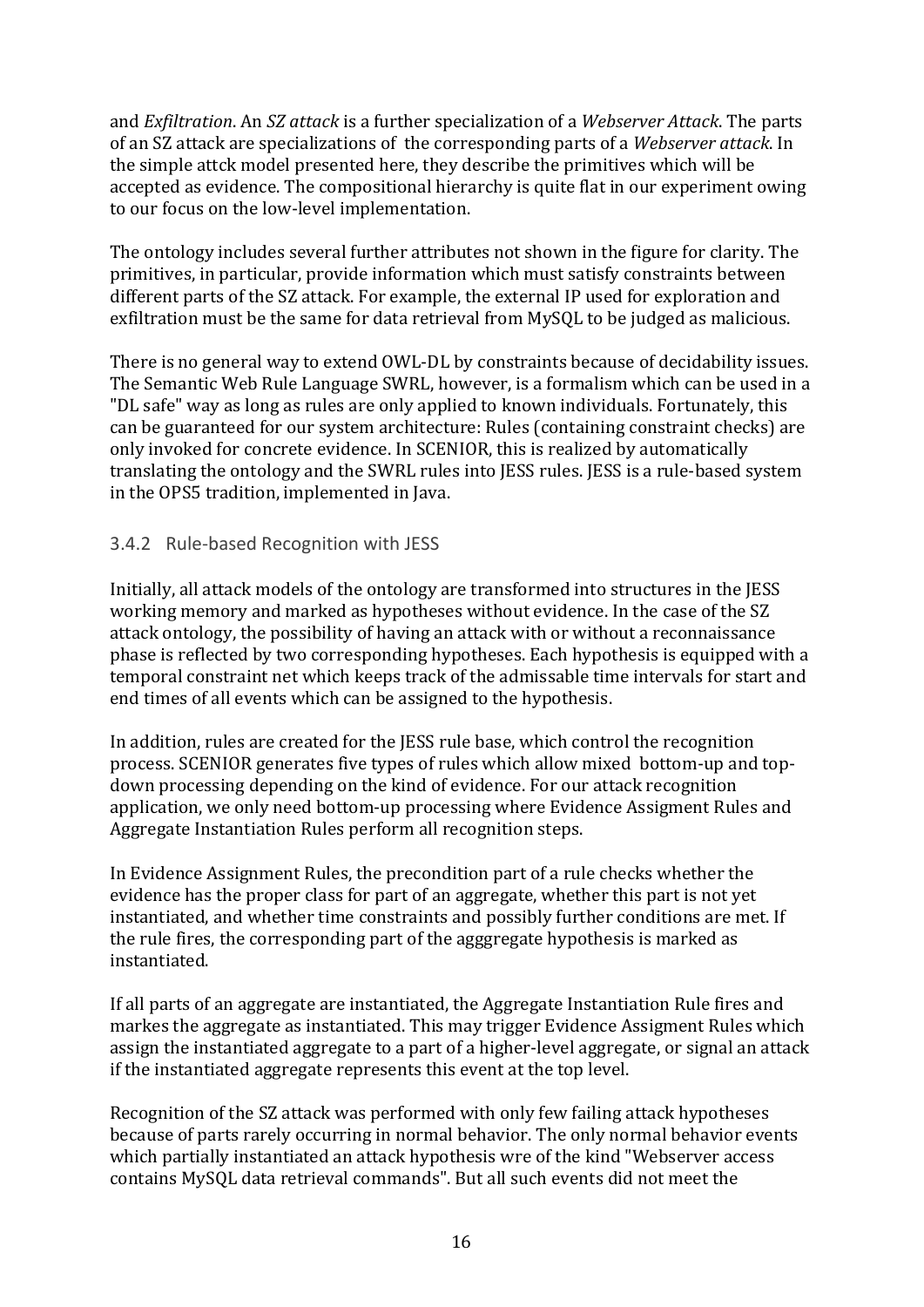constraint that the external IP used for exploration and exfiltration must be the same. Hence these hypotheses died after their time constraints expired.

## 4 Related Work

It has been recognized for many vears that cyber attacks occur in several steps or phases, and should be described coherently, both to facilitate recognition and to eleviate communication about attacks. 

An early usage of a stepwise decomposition of attacks in terms of attack trees is reported in [Byres et al. 2004]. The authors suggest to evaluate the vulnerability of SCADA systems by means of eleven attack trees identified as possible attack structures. The work aims at supporting humans, hence the structural representation.

Regarding communication, an important modern contribution is  $STIX<sup>2</sup>$  (Structured Threat Information Expression), designed to enable organizations to share cyber threat intelligence with one another

"in a consistent and machine readable manner, allowing security communities to better understand what computer-based attacks they are most likely to see and to anticipate and/or respond to those attacks faster and more effectively."

The core concepts of offer a rich vocabulary for structured attack descriptions, albeit with the main purpose of giving organizations a tool for communication. The importaant step towards automatic attack recognition based on STIX descriptions has not been attempted to our knowledge.

The work reported in [Paudel et al. 2017] has similar goals. They describe the multilevel hierarchical structure of cyber attacks on WAMSs (Wide Area Monitoring Systems) using AND-OR trees, and thus provide comprehensive information about different ways to achieve intrusion and about collaboration between attack steps. The trees are similar to the compositional models in our work, but the authors do not mention a formal procedure for generating a corresponding attack recognition system.

Looking at existing approaches to activity recognition in real-life scenarios, there are obvious parallels which can be exploited: Sequences of actions can be modelled as parts of higher-level activities. Prior knowledge about a compositional structure can be exploited for recognition. [Artikis et al. 2013] consider the logical structure of activities and derive rules which can be evaluated with a rule-based system. Different from our approach, they do not ressort to a formal ontology such as OWL-DL. Furthermore, their sensor-based primitives fit more easily into higher-level models than computer logs of cyber attacks.

In view of the variability of cyber attacks, there are also strong arguments to turn to probabilistic models as a basis for recognition. One approach, described in [Valeur et al. 2004], propagates aggregation and correlation of alerts obtained by different intrusion detection systems (IDSs). While this undoubtedly improves recognition rates, the attack

 

<sup>&</sup>lt;sup>2</sup> https://docs.oasis-open.org/cti/stix/v2.0/stix-v2.0-part1-stix-core.pdf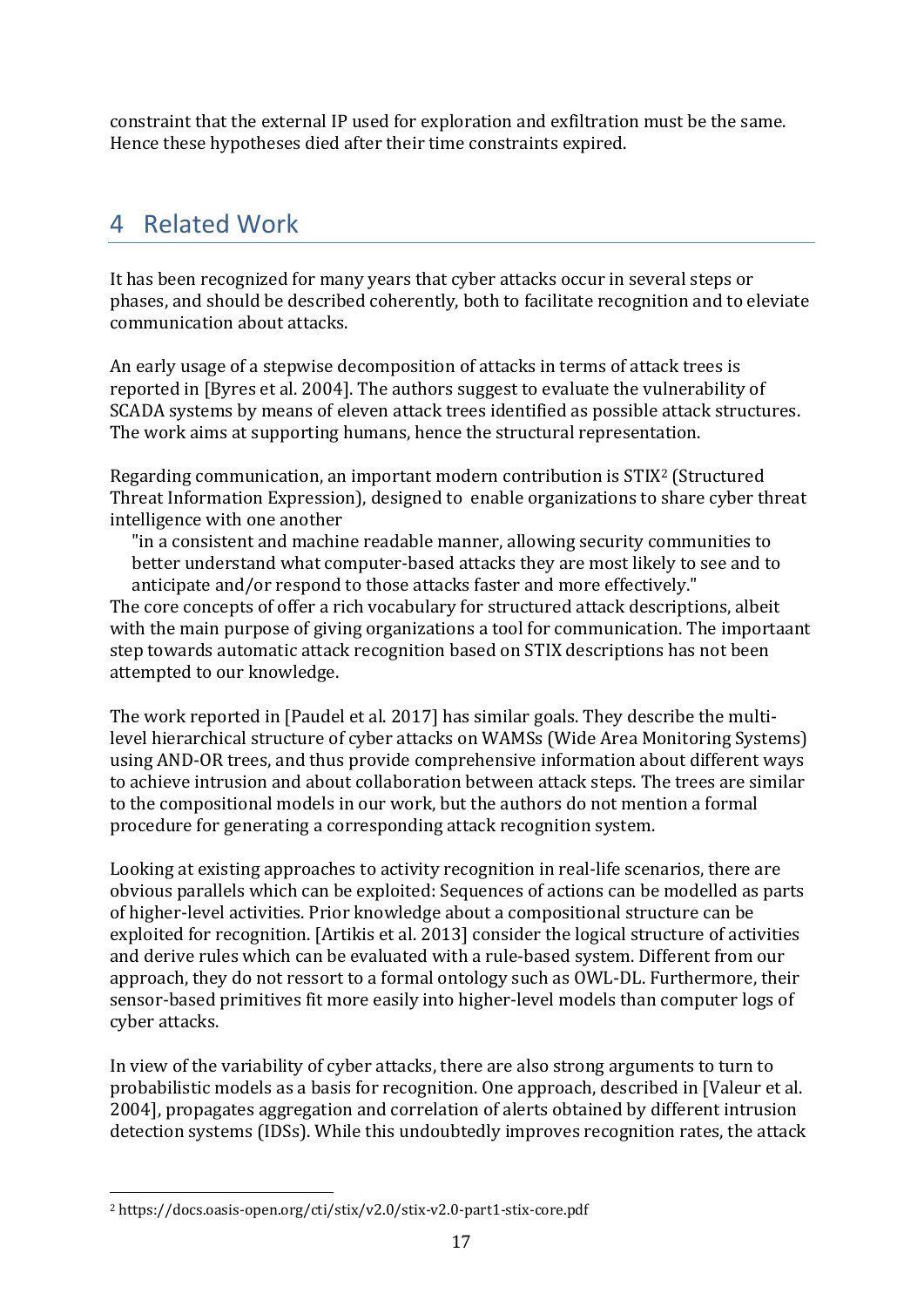itself is taken to be monolithic. Hence the correlations between different parts or phases of a strategic attack are not captured.

[Qin & Lee 2004] investigate tree-shaped causal networks as attack models. They show that such models can be inferred from correlations between low-level events, and that higher-level strategies can be discovered this way. For examples they use DARPA's Grand Challenge Problem (GCP) as data set which is known to be much easier accessible than modern attack traces.

In summary, our sampling of past work on attack recognition based on compositional models has shown several examples of structured and tree-shaped attack models, but no attempts to derive from these models corresponding attack recognition systems, as presented in this report.

## 5 Conclusions

We have presented a new approach to building systems for the recognition of strategic cyber attacks based on compositional models. We have described a hybrid recognition system with a model-based high-level section, adapting existing behavior recognition technology to the cyber security domain, and a programmed low-level section for realtime analysis of log data. Experiments in a testbed have shown 100% recognition rate for a real-life attack embedded in simulated normal user behavior.

The work can be considered a first step towards a commercially attractive defense system with an extremely low rate of false positives due to alarms based on a larger contextof typically several low-level attack steps instead of a single suspicious occurrence. 

There remain, however, caveats and open questions to be addressed in further work. In view of the ingenuity of attackers, a complementary approach based on anomaly detection is important. This has, in fact, been realized in the ARGUS project with promising results, reported in [Lorenz 2018]. Furthermore, user interfaces reacting to alarms and maintaining the model database have not been tried in realistic environments. Hence the promise of understandable attack models and adaptability has not yet been proved. But the sucvcess of declarative knowledge-based systems in other application areas is a good indicator.

## References

[Artikis et al. 2013] Alexander Artikis, Marek Sergot, Gergios Paliouras: A logic-based approach to activity recognition. In [Guesgen & Marsland 2013], 1-13.

#### [Bohlken et al. 2013]

Wilfried Bohlken, Patrick Koopmann, Lothar Hotz, Bernd Neumann: Towards Ontology-Based Realtime Behaviour Interpretation. In [Guesgen & Marsland 2013], 33-64.